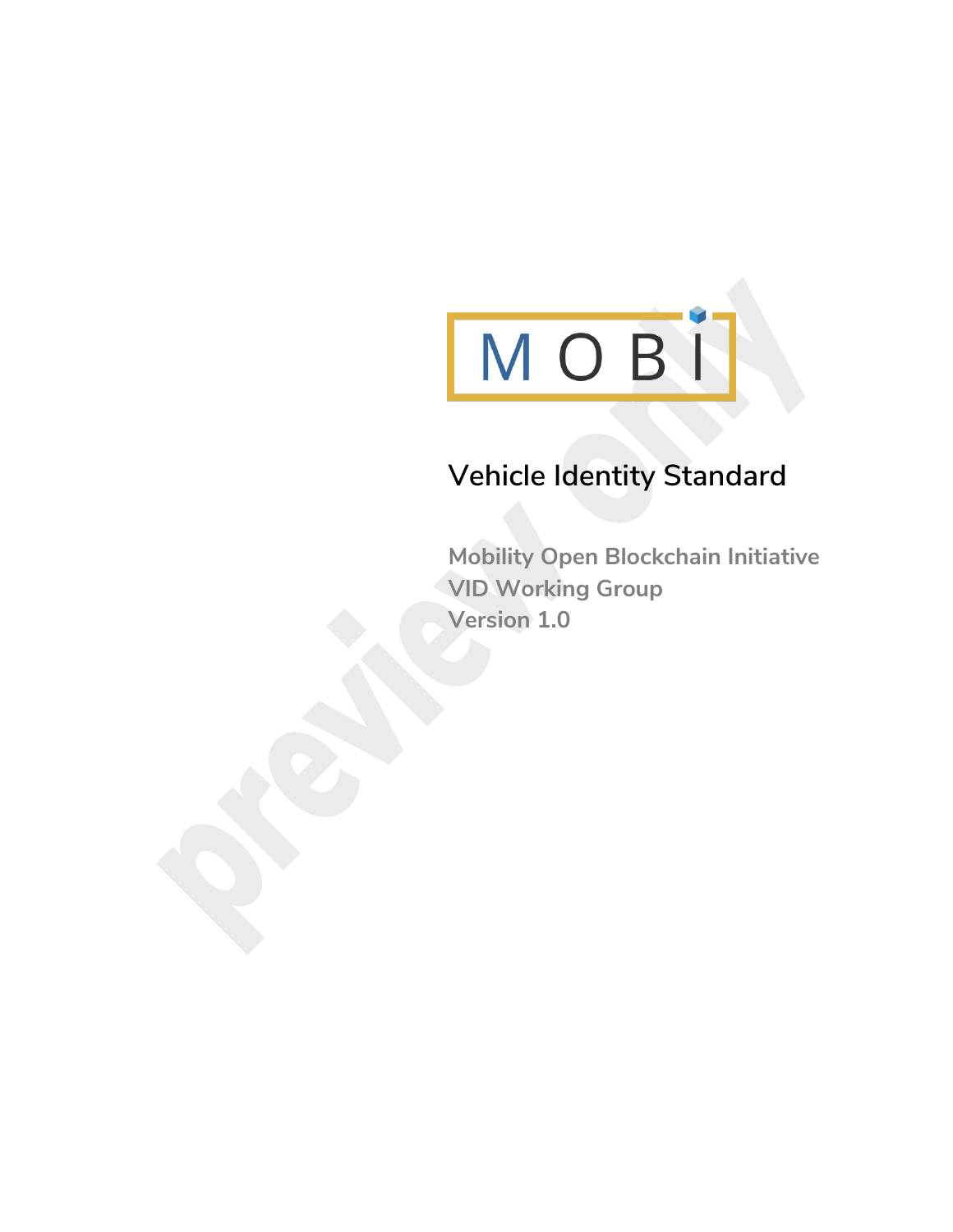#### COPYRIGHT PROTECTED DOCUMENT

© 2019 Mobility Open Blockchain Initiative. All rights reserved. No part of this publication may be downloaded, reproduced or transmitted in any form or by any means, including photocopying and recording, or by any information storage and retrieval system to members outside of MOBI.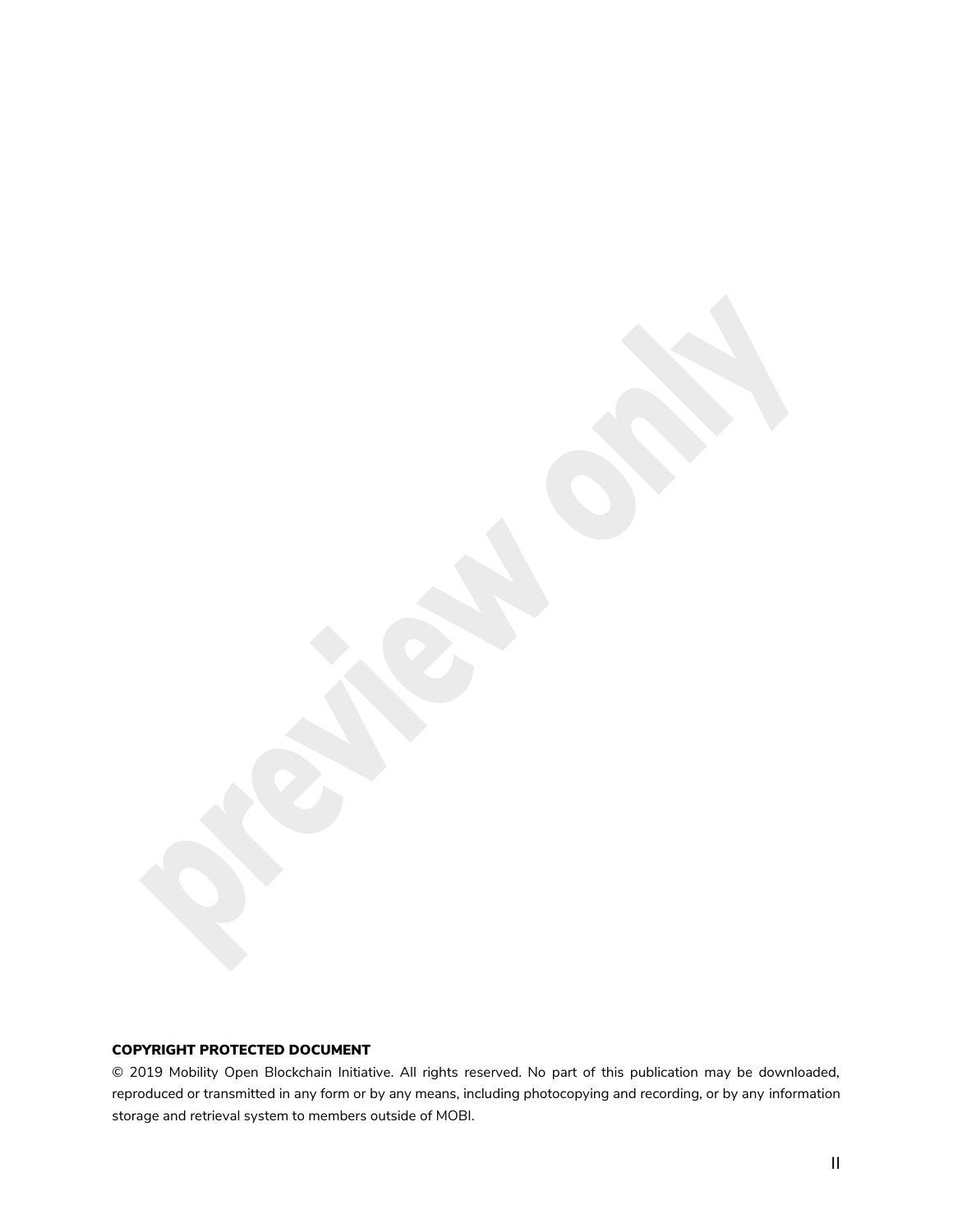# TABLE OF CONTENTS

|                |                                                                     | <b>Working Group Representation</b>              | IV             |
|----------------|---------------------------------------------------------------------|--------------------------------------------------|----------------|
| Foreword       |                                                                     |                                                  | V <sub>l</sub> |
| Introduction   |                                                                     |                                                  | VII            |
| $\mathbf{1}$   |                                                                     | Scope                                            |                |
| $\overline{2}$ | Terms, Acronyms, and Definitions                                    |                                                  | $\overline{2}$ |
| 3              | <b>General System Description</b>                                   |                                                  | 5              |
|                | 3.1                                                                 | <b>System Overview</b>                           | 5              |
|                | 3.2                                                                 | System Security and Identity                     | 6              |
|                | 3.3                                                                 | Key Management and Key Rotation Concepts         | 8              |
|                | 3.4                                                                 | Addressing and Uniform Resource Identifiers      | 9              |
| 4              | Certificate Data Format                                             |                                                  | 10             |
|                | 4.1                                                                 | Unique Vehicle Identifier (UVI)                  | 10             |
|                | 4.2                                                                 | Vehicle Birth Certificate (VBC)                  | 11             |
|                | 4.3                                                                 | <b>Enum and Time Definitions</b>                 | 13             |
|                | 4.4                                                                 | <b>Entity Certificate</b>                        | 13             |
|                | 4.5                                                                 | <b>Revocation Certificate</b>                    | 14             |
| 5              | Certificate API                                                     |                                                  | 15             |
|                | 5.1                                                                 | Overview                                         | 15             |
|                | 5.2                                                                 | Relationship Verification and Certificate Access | 16             |
|                | 5.2.1 Common Relationships APIs                                     |                                                  | 18             |
|                | 5.2.2 Role 4 to Role 4, 3, 2 API                                    |                                                  | 19             |
|                | 5.2.3 Role 3 to Role 4 API                                          |                                                  | 20             |
|                | 5.2.4 Role 3 to Creation and/or Revocation of Certificate, 4, 2 API |                                                  | 20             |
|                |                                                                     | 5.2.5 Role 2 to Self API                         | 23             |
|                | 5.2.6 Role 1 to Role 4, 3, 2 API                                    |                                                  | 23             |
| 6              | <b>Entities</b>                                                     |                                                  | 24             |
|                | 6.1                                                                 | Overview                                         | 24             |
|                | 6.2                                                                 | <b>Entity Structure</b>                          | 25             |
| 7              | <b>System Requirements</b>                                          |                                                  | 26             |
|                | Overview<br>7.1                                                     |                                                  | 26             |
|                | 7.2                                                                 | Distributed Virtual Machine (DVM)                | 27             |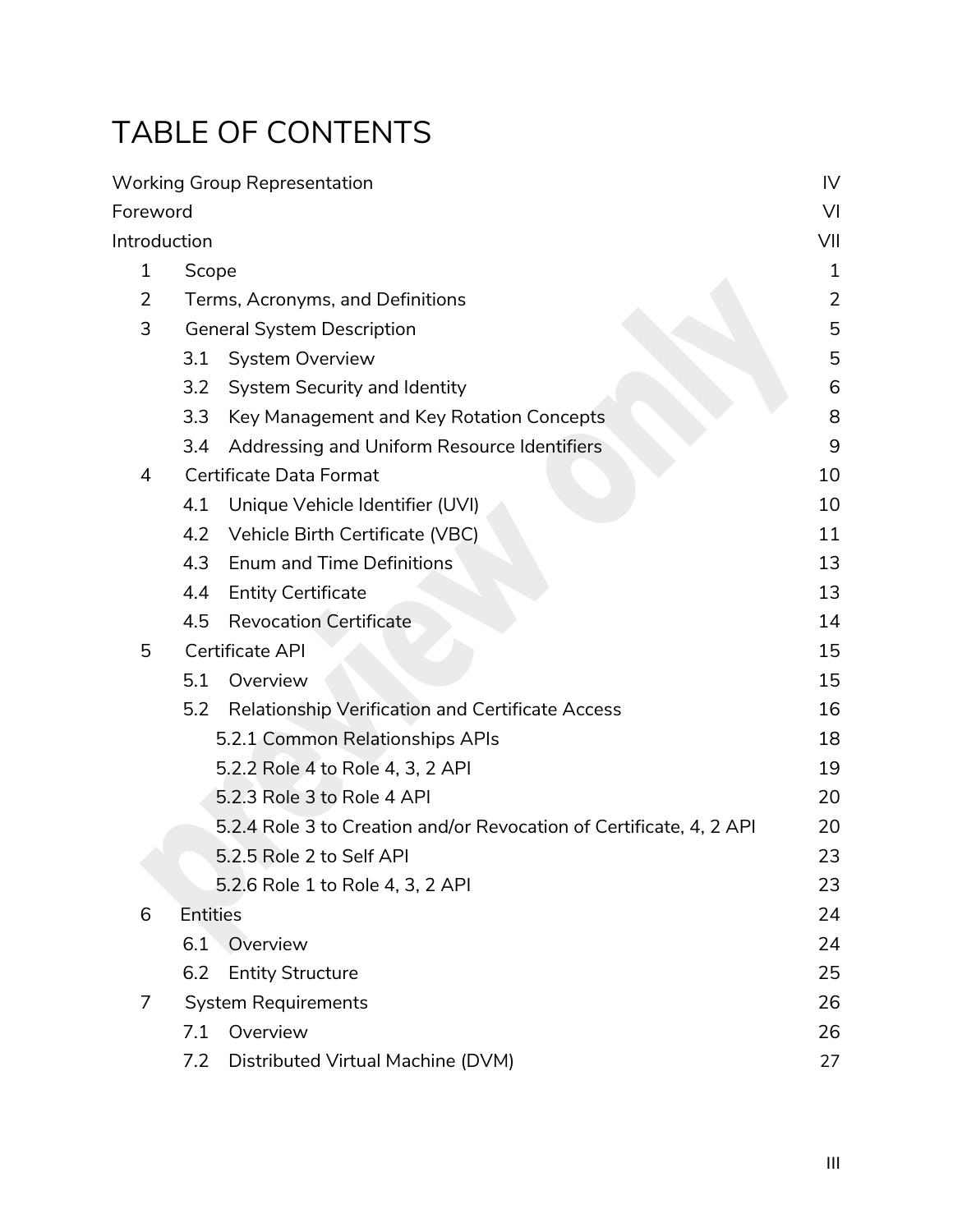### <span id="page-3-0"></span>Working Group Representation

### **Mobility Open Blockchain Initiative Vehicle Identity Working Group**

The issuance of the Vehicle Identity (VID) Standard as a formal Mobility Open Blockchain Initiative (MOBI) standard was conducted by MOBI and its members.

At the time this document was published, the Vehicle Identity Working Group had the following members:

**Chair:** Sebastien Henot, Renault - Nissan **Vice-Chair:** Alan Gordon, Ford

#### **Lead Author:**

Sid Masih, MOBI

#### **Core Team:**

Sebastian Banescu, Quantstamp Joe Bannon, KAR Auction Services Dr. Andreas Freund, Consensys Todd Gehrke, Luxoft Max Huang, Celebri AI Matthew Jones, IBM Jim Mason, DMX Boris Polania, Honda Sajjad Thaika, Accenture

#### **VID Supporting Members:**

Murad Baig, Netsoltech Brian Behlendorf, Hyperledger Foundation Peter Busch, Trusted IoT Alliance Michelle Corson, On The Road Lending Martin Derka, Quantstamp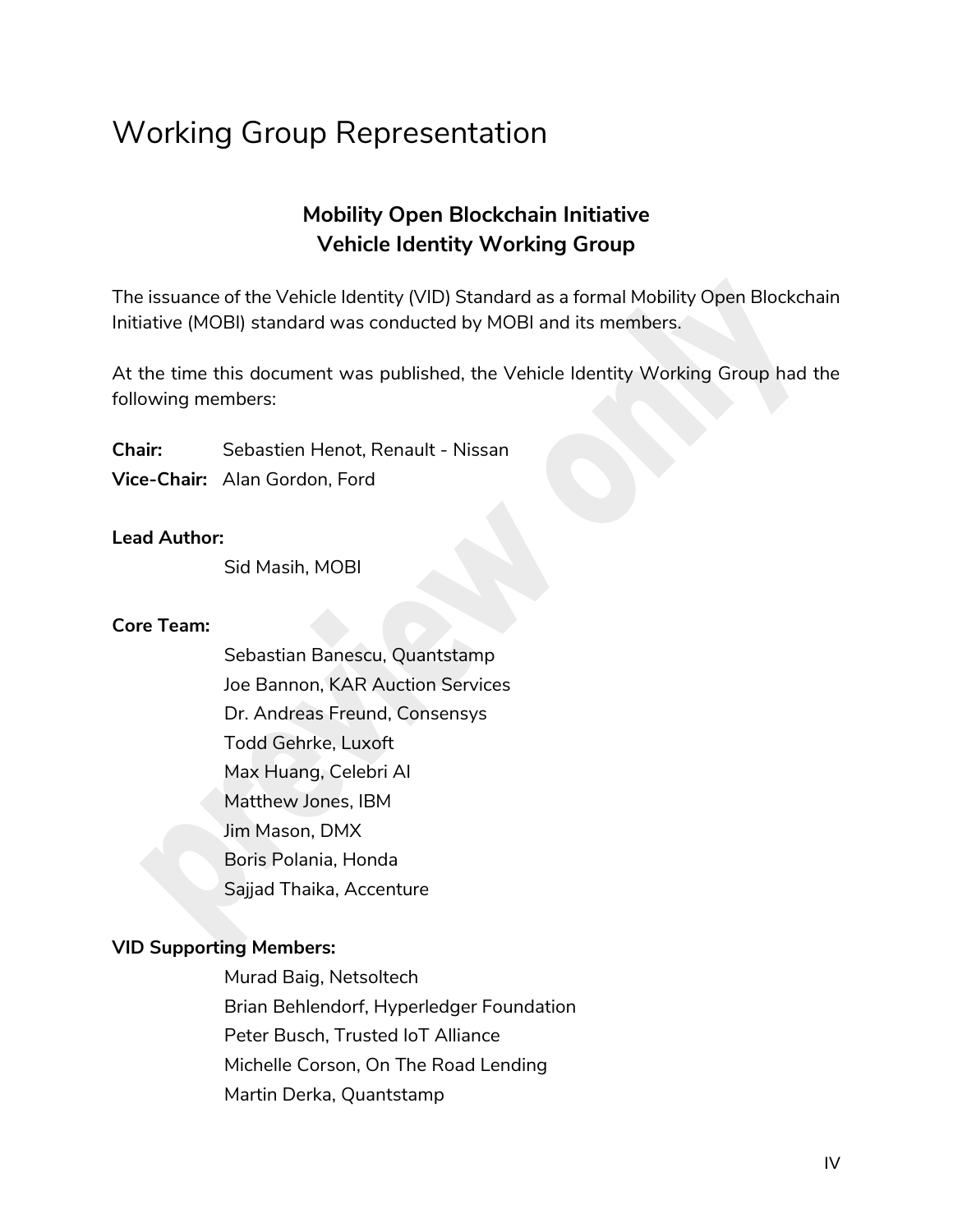David Freeman, DLT labs John Gerryts, Oaken Innovations Divyesh Jadav, IBM Audrius Kucinskas, CarVertical Chengnian Long, CPChain Lowell McComb, BMW Kanishk Mahajan, Accenture Richard Meszaros, Accenture Nick Pudar, GM Arwen Smit, MintBit/MOBI Priya Tabaddor, Cognizant Kaiho Tsuneki, Softbank Drive Christain Umbach, Xapix Wanda Wang, AIOI Insurance

#### **MOBI Executive Team**

Chris Ballinger, CEO Lucy Hakobyan, Head of Program Michael Vo, CTO

#### <span id="page-4-0"></span>**MOBI Technical Fellows:**

Sid Masih, MOBI Technical Fellow Part Singhal, MOBI Technical Fellow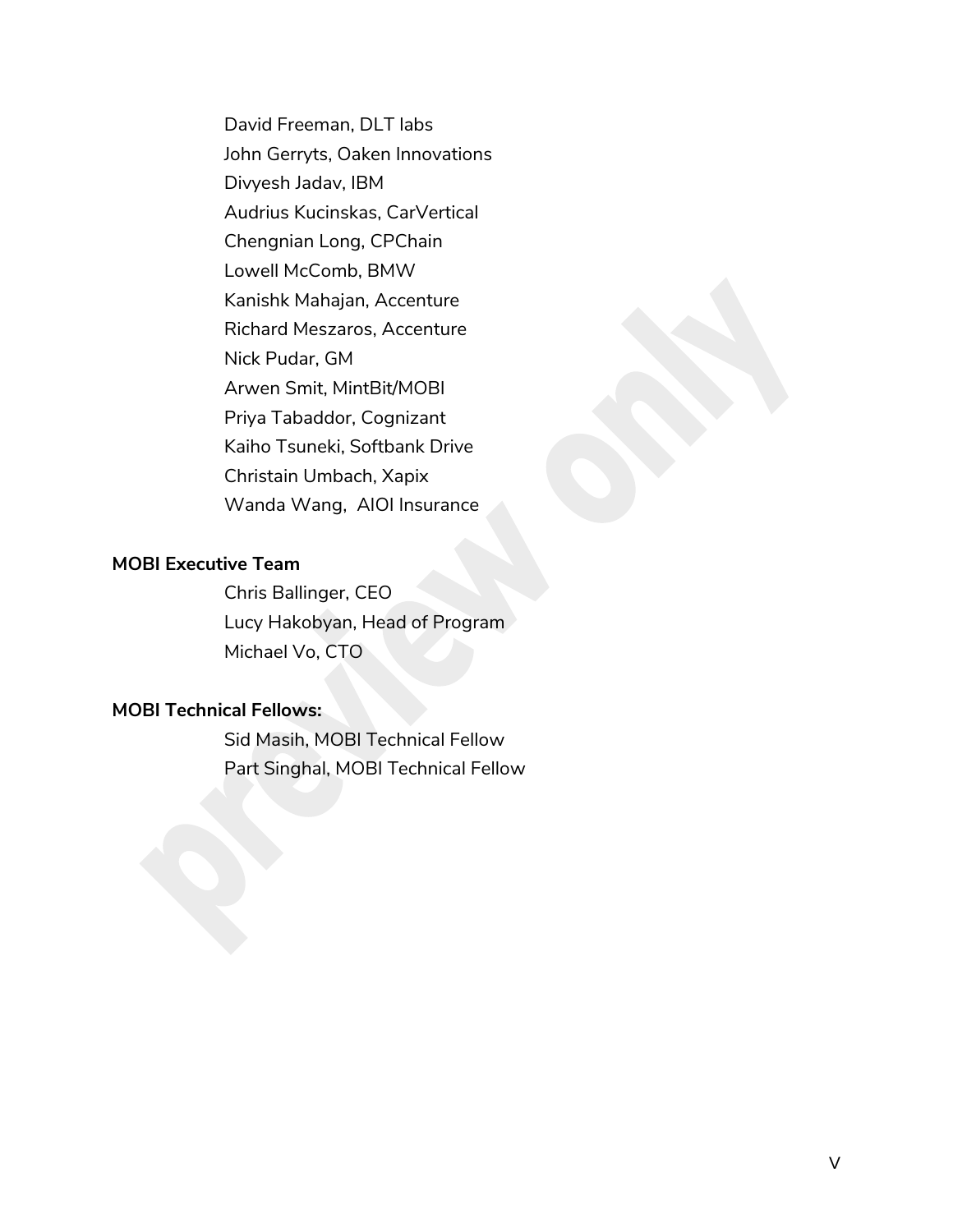### Foreword

MOBI (Mobility Open Blockchain Initiative) is a global smart mobility consortium established to accelerate the adoption of blockchain, distributed ledger, and related technologies in the mobility industry through the creation and promotion of standards.

The work of preparing standards is carried out through MOBI working groups. Each member of the consortium interested in a subject for which a working group has been established has the right to be represented and participate in that working group. Mobility providers, technology companies, governments, and NGOs, in liaison with MOBI, take part in this work.

The procedures used to develop this document and those intended for its further maintenance are described in the working group charter. In particular, the different approval criteria needed for the different types of MOBI documents should be noted. Approvals of MOBI Steering Committee and Board of Directors are obtained upon the final document release. Attention is drawn to the possibility that some of the elements of this document may be the subject of intellectual rights. A 60 day review period in accordance with MOBI IPLR policy is provided to MOBI community to disclose any and all IP matters pertaining to this standard. MOBI shall not be held responsible for identifying any or all such rights. Details of any IP rights identified during the development of the document will be in the Introduction upon public release of this standard.

Any trade name used in this document is information given for the convenience of users and does not constitute an endorsement.

The working group responsible for this document is the Vehicle Identity Working group.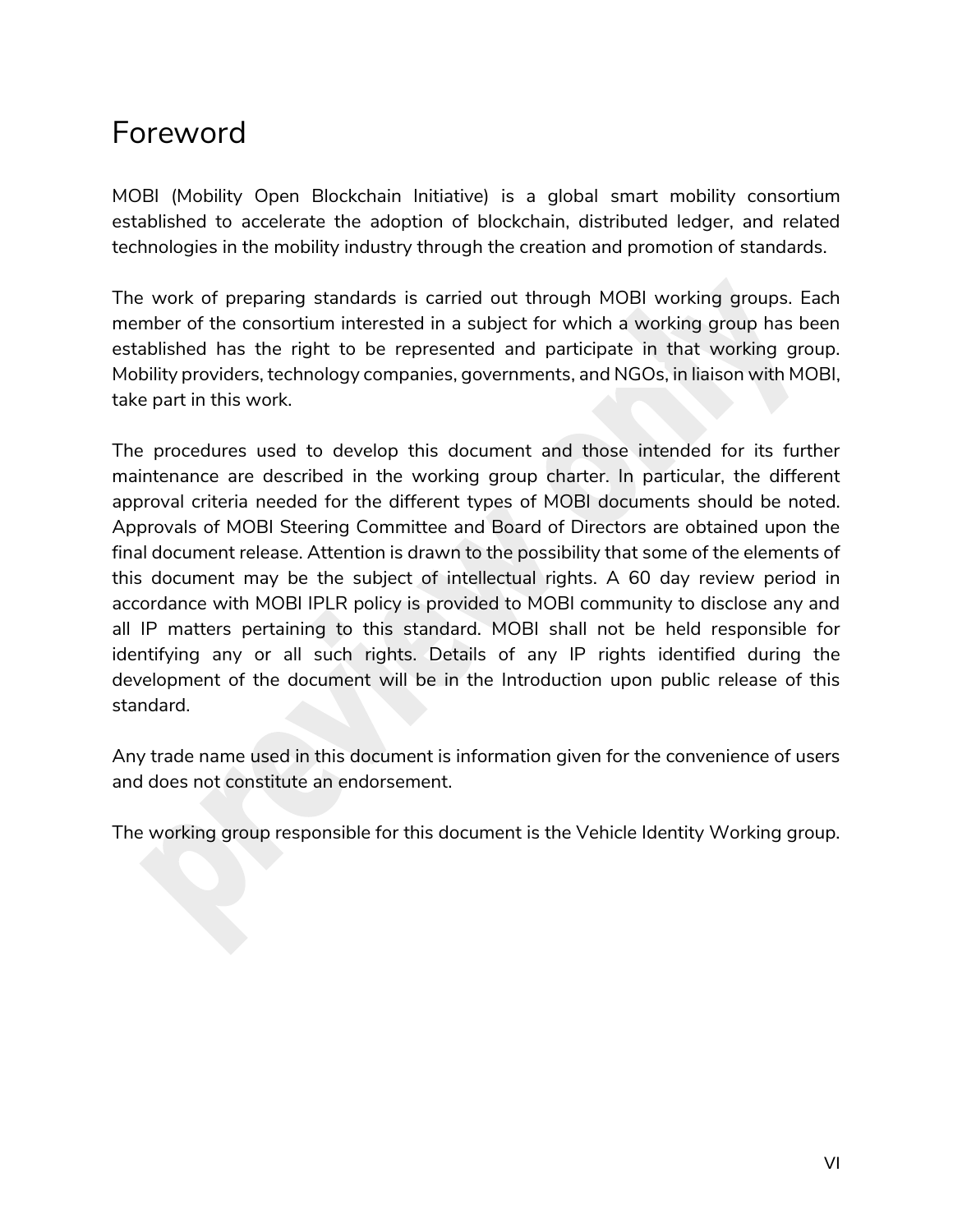### <span id="page-6-0"></span>Introduction



*Fig 1. A DLT-based Connected Vehicle Platform*

This document specifies the first standard for Vehicle Identity (VID), which represents the principal digital foundation of future mobility. The Vehicle Identification Number (VIN), a current vehicle identity system, is inefficient for the digitization of many mobility use-cases such as maintenance history, usage-based insurance, microtransactions, and, ultimately, the existence of a vehicle's digital twin. The complete VID and its immutable data can be employed by connected and future autonomous vehicles, and the IoT infrastructure that will support them. The VID is defined as an authoritative form of identity that can be cryptographically verified.

Figure 1 shows a high-level architecture and a potential ecosystem of the distributed ledger network for the connected vehicle. At the center of this network is a vehicle with its associated Vehicle Identity (VID). The vehicle has a securely-stored electronic wallet (data-store) that contains digital certificates for things such as vehicle identity, ownership, warranties, and mileage. At the birth event, the VID consists of the vehicle birth certificate (VBC) and is indexed by a unique vehicle identifier (UVI). The left-hand